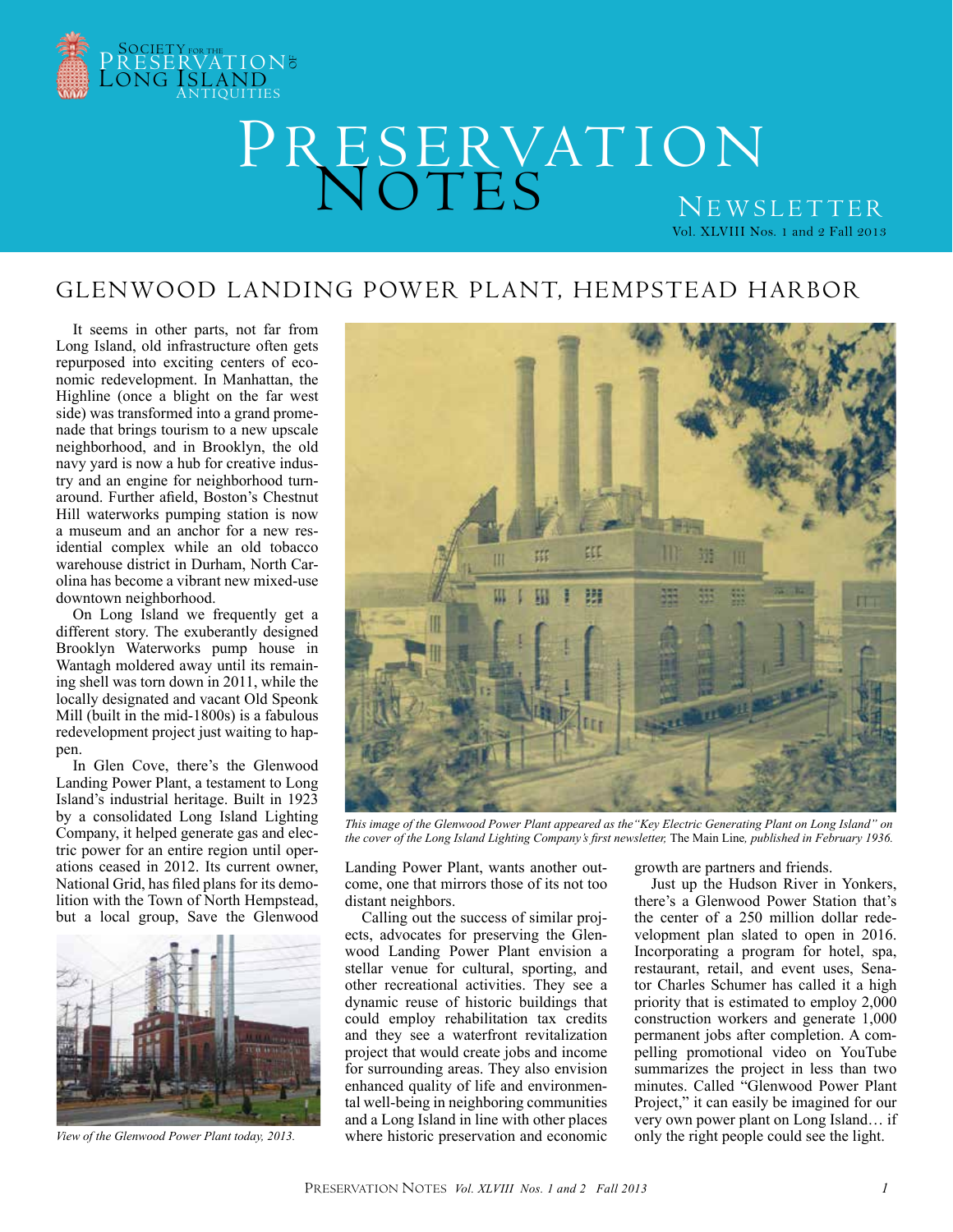### PYRRHUS Concer Homestead, Southampton



*View of the Pyrrhus Concer Homestead today with early twentieth century alterations, 2013. Nineteenth century photo detail of Pyrrhus Concer.*



### PRESERVATION NOTES

*Vol. XLVIII Nos. 1 and 2 Fall 2013 Iss 0885-7326*

*Alexandra Parsons Wolfe, Editor*

*Published by The Society for the Preservation of Long Island Antiquities*

> *161 Main Street P.O. Box 148 Cold Spring Harbor New York, 11724 info@splia.org 631-692-4664*

Credo: It has become apparent that those of us who are interested in conservation and preservation need to be alerted to the destruction of the irreplaceable values and environments that comprise our heritage and to the actions proposed to avert such threats. These notes are designed to raise awareness.

*or call 631-692-4664*

Preservation Notes *is listed in the Avery Index to Architectural periodicals and is made possible by the New York State Council on the Arts*



The home of a freed slave family recently brought media attention to the Village of Southampton. Situated within a locally designated historic district but not distinguished as a contributing resource, 51 Pond Lane came to light after its current owners submitted a request for demolition. Because of its location, permission was contingent on approval by the Architectural Review Board following a public hearing that was scheduled for September 25th. Village records and the outward appearance of the building pointed to a construction date of 1920 but members of the public recognized it as one associated with a man named Pyrrhus Concer during the 1870s. Realizing that records are sometimes wrong – especially for older structures that pre-date zoning – the Architectural Review Board (ARB) adjourned the first hearing to allow for an interior analysis that ultimately revealed at least a portion of the building was in fact built during Concer's lifetime.

After three public hearings, the application was closed for written response so that the ARB could render its decision. During the process, a lot of new information about Pyrrhus Concer and his property has been discovered. Born in Southampton, Concer (1814-1897) was made famous throughout Long Island for his 1844-47 voyage on the whaling ship, *Manhattan*, with Captain Mercator Cooper. During that journey, the *Manhattan* rescued 22 Japanese shipwrecked sailors and as a result, Pyrrhus, along with another African American, Prince Williams, and a Shinnecock Indian became the first men of these races to meet the Japanese.

The property was once known as the homestead of Gad Williams, another African American. Gad (meaning "fortune" in Hebrew) and his wife, Esther, had gained freedom in 1811 after Gad fulfilled the condition that he complete and survive a whaling voyage in 1803. Records indicate that in 1838, Gad sold the southeast corner of the property to his son, Prince (Pyrrhus' crew mate), who later conveyed it to his children upon his death in 1859. Pyrrhus appears as a neighboring owner on historic maps dating back to 1870 and is listed in associated property deeds as early as 1852. Pyrrhus' probate documents also list 51 Pond Lane as his "homestead," certifying the fact that he lived there.

Interestingly, Gad, Prince, and Pyrrhus (named after a Greek king) were all originally owned by the same man and it may be that Pyrrhus became an owner of the property through the Williams family. Not yet known is just how much of the original house remains and whether the current owner would consider allowing a more in-depth assessment of the building and property. After reviewing the information gathered thus far, and considering strong public testimony, the ARB ultimately decided to deny the demolition permit. The owners have threatened to sue in response so despite strong support, the fate of the building still lies in wait.

*- Sally Spanburgh*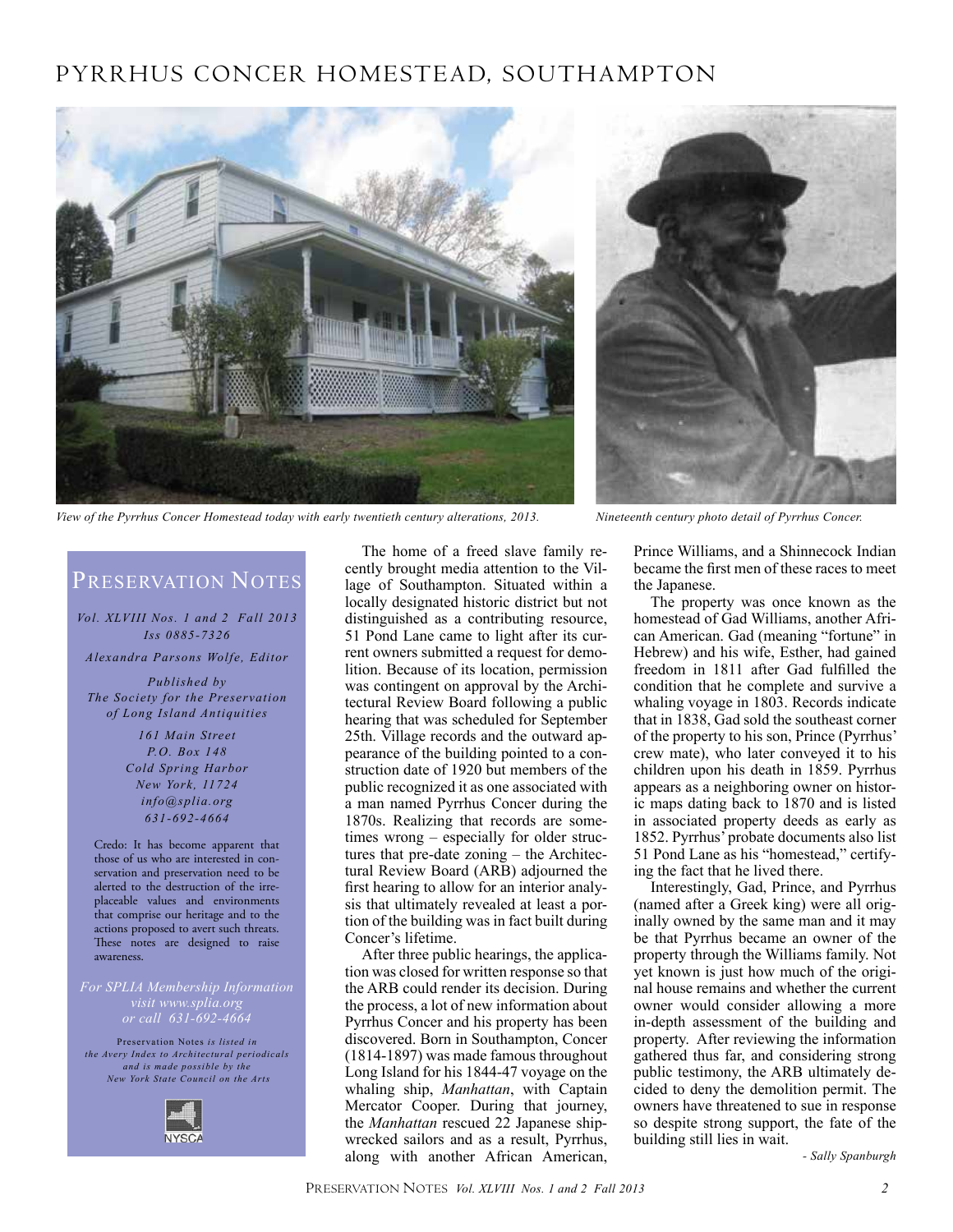### Jacob Post House, Freeport

Set on a large parcel once known for its beautiful gardens and landscape, the c.1930 fieldstone house at 92 West Lena Avenue was a featured stop on Freeport Historical Society house tours even though it had seen better days. For those in the know, it was steeped in local history. Built by prominent Freeport businessman, Jacob Post, it was a gift to his daughter, Olive, upon her marriage to the concert violinist and a founder of the Nassau County Philharmonic, George Porter Smith. Later, it was home to the famed World War II radio commentator, Gabriel Heatter, who broadcasted from his rustic living room. For its latest owner, it was just a deteriorated old house that needed a lot of work.

Not recognizing the building's historic value, insensitive alterations were initiated and then aborted due to foreclosure proceedings, but not before the removal of such character-defining features as leaded glass windows and oak doors. By the summer of 2013, the property was in limbo and neighbors realized they needed to act if they wanted it preserved. Joined by the Northwest Civic Association, they approached the Freeport Landmark Preservation Commission requesting landmark status for the house.

The Commission voted to landmark 92 West Lena Avenue in September and

forwarded its recommendation to the Village Board of Trustees who would make the final decision. As a show of support, Commission members, the Civic Association, and local residents met at the house to be photographed. Joining them was Olive Post Smith's grandson, Dr. Henry Smith and his mother, Doris, who literally brought the building's storied past to life. Encouraged, Village Trustees approved designation in October. Such status won't prohibit an owner from making changes, but it will prevent demolition and require future alterations to be appropriately tuned to the historic qualities that made the property a community asset in the first place.



*Advocates gather at the Jacob Post House in support of local landmark designation, 2013.*

### Cherry Grove Community House & Theater, Fire Island



*The c. 1900 Cherry Grove Community House with 1949 gambrel roof theater addition at left, 2012.*

Located in Brookhaven's Fire Island hamlet of Cherry Grove, the Community House and Theater is the third site in America to be listed on the National Register of Historic Places for playing an important role in the history of the gay liberation movement.

The building is composed of two histor-

ic adjoining sections: a one-and-half-story c.1900 peak roofed carriage house and a two-and-half-story gambrel roofed theater addition constructed in 1949. The original section was floated across the Great South Bay in 1946 to serve as a headquarters for the Cherry Grove Property Owners Association – the first known civic entity

to integrate gay and lesbian interests into governance and social life. The theater was added by the Association's Art Project Committee to facilitate what is described as the first "gay theater" produced by gay people, for gay and straight audiences in the United States. Still in operation since its inaugural show (*The Cherry Grove Follies* of 1948), the theater was a conduit for heightened visibility of homosexuals in the performing arts, and together with the Community House, it helped to establish a place where a collective gay identity could appear openly for the first time.

As a precursor to the Stonewall Uprising of 1969, the Cherry Grove site is significant for representing an earlier chapter in the history of homosexuality in America. It captures a time when integration, self-affirmation, and social acceptance were new to a community largely hidden from the outside world and its story helps us to understand how civil rights movements evolve. In becoming "America's First Gay Town," Cherry Grove demonstrated what could be and helped foster the voices that would make it so.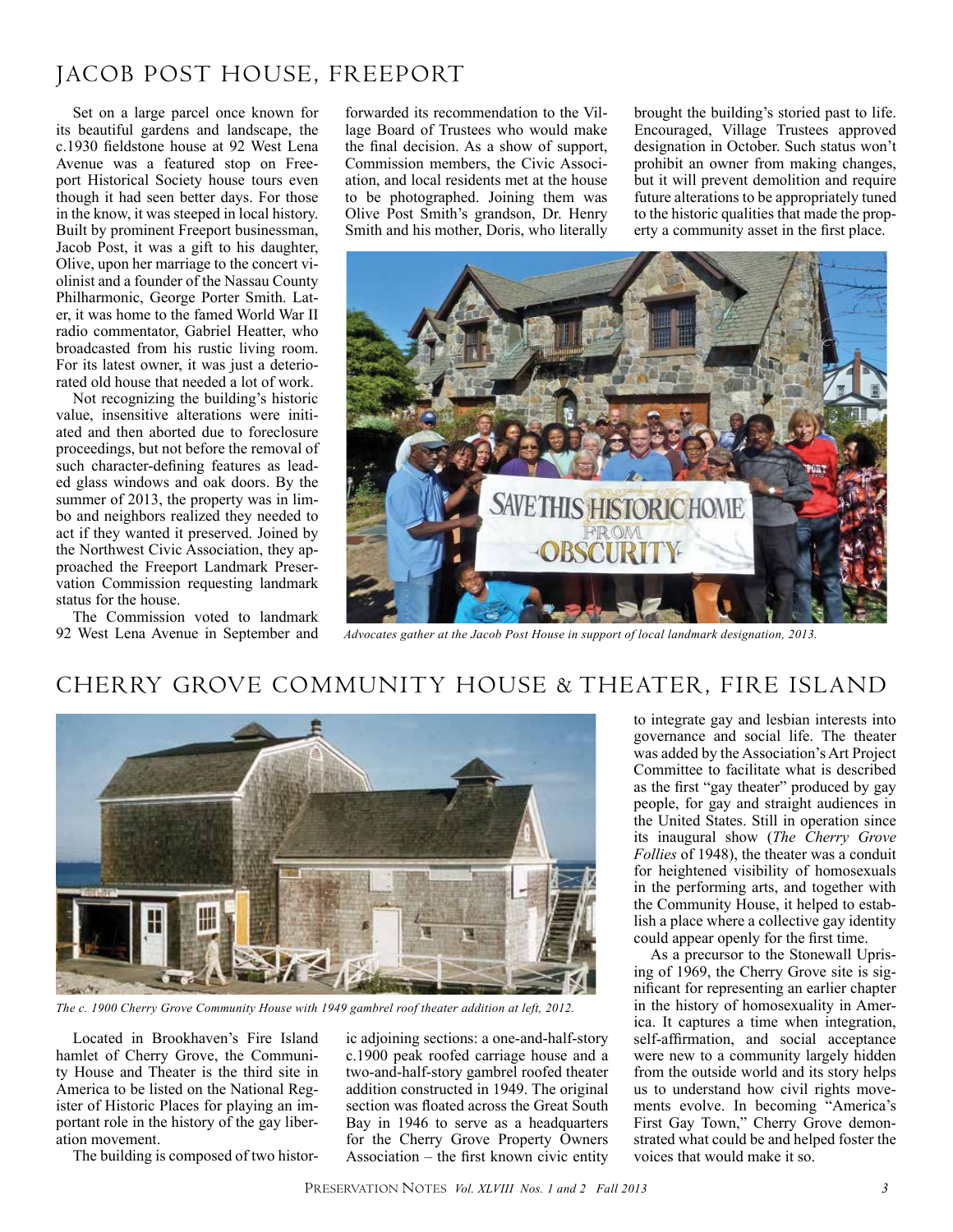## Endangered Historic Places: 2013

### Lost: Inisfada, North Hills



*One last view of the Jesuit Retreat House at Inisfada with mature landscape, 2013.*

Once again, SPLIA's latest list of endangered historic places spans over 200 years of Long Island history. From a classic eighteenth century farmhouse with commercial additions threatened by demolition, to a 1929 high-rise bank building that's been vacant for over 20 years, each nomination reveals how the built environment absorbs collective stories over time. Six nominated sites officially made the list, but it was SPLIA's watch property, the St. Ignatius Retreat House at Inisfada, that garnered most of the attention. Unfortunately, such attention came too late and Inisfada is now the first property associated with our endangered list to be lost.

Located in the Village of North Hills, Inisfada was initially identified by SPLIA as a property of concern in *Preservation Notes* 2012 when the New York Province of Jesuits announced its closing. A spectacular country house built in 1916- 20 for Genevieve and Nicholas Brady, it had been donated to the Jesuits in 1936 and had captured two important historical narratives – one related to Long Island's country house movement and the other to the Jesuits in New York. Despite obvious eligibility, Inisfada was not a designated landmark and at 33 acres it would obviously attract developers interested in demolition to make way for residential subdivision.

SPLIA was surprised when Inisfada

was not nominated to its 2013 endangered places list and it was clear that the program needed a new category to identify historic properties that were at risk and without a group to advocate for their protection. As the first official SPLIA Watch Property, Inisfada gained much publicity following news that the Jesuits had accepted a purchaser's offer

### Oyster Bay Railroad Station, Oyster Bay



The Oyster Bay Railroad Museum (stewards of the station owned by the Town of Oyster Bay) received a \$65,693 Nassau County Community Revitalization grant through the efforts of Legislator Judy Jacobs. The grant is to help fund exterior facade restoration that includes doors, windows, and brick masonry.

in May. The site officially closed in early June and the property changed hands in August after the building's finely crafted St. Genevieve Chapel (along with its stained glass windows) was removed to Fordham University in the Bronx. Local civic groups, including the Council of Greater Manhasset Civic Associations and the Manhasset Preservation Society, along with countless individuals, galvanized a strong campaign for the building's protection, but the two entities that could have forged an alternative outcome – the new owners (Manhasset Bay Group) and the Village of North Hills – had no interest in even considering other options.

Inisfada was demolished in early December. The village, having no provision in its municipal code for local landmark designation, made no use of its discretionary power to require a review under the State Environmental Quality Review Act, to assess the adverse impacts of a large subdivision project separated into two parts. With demolition approved apart from the eventual subdivision plan, the Manhasset Bay Group gained a fast track to completing a project that should have been assessed in its entirety at the onset. Sadly, as important as Inisfada was, its fate was ultimately determined through a shallow interpretation of land use law and a disregard for public interest.

### Old Cedar Swamp Road, Jericho



Approval for the widening of Old Cedar Swamp Road was granted to Bristal Assisted Living Facilities by the Town of Oyster Bay and the first of the district's endangered mid-nineteenth century houses was subsequently torn down. While a change of zone is still pending, the new development appears to be moving ahead.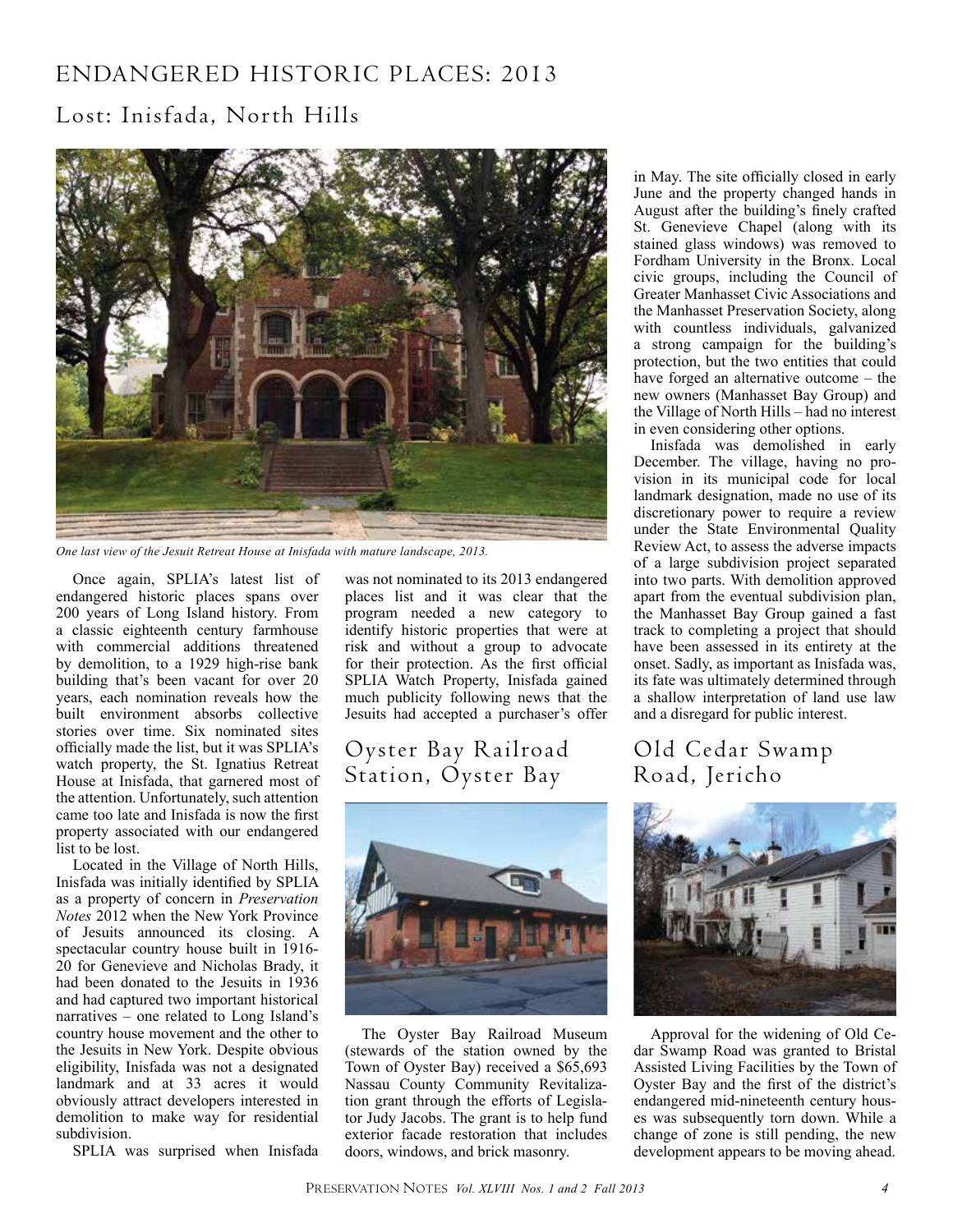### Sacred Heart Church, Southold ...And the Rest



*View of the Sacred Heart Church and Rectory, 2013.*

On the North Fork, another religious property on SPLIA's 2013 endangered list is turning towards a more optimistic future. While similar to Inisfada in being perceived by its owner as a no longer needed redundant facility, the Sacred Heart Church complex has a chance of being saved because stakeholders have agreed to discuss preservation planning.

Owned by the Roman Catholic Diocese, Sacred Heart occupies fifteen acres in the heart of Cutchogue – a picturesque hamlet in the Town of Southold. The site includes an 1878 church with 1905 rectory and carriage house that have long been regarded as landmarks on the scenic Main Road, both architecturally and for their association to the Catholic immigrants for whom the parish was created. Citing unsafe building conditions and a lack of funding for costly repairs, the diocese closed the complex in late 2012 and moved a diminished congregation to its Mattituck campus.

Sacred Heart's closure sparked community action. Concurrent with the site's nomination to SPLIA's 2013 List of Endangered Places, the Cutchogue-New Suffolk Historical Council (which stewards a complex of restored buildings on

the Village Green as well as the nearby Old Burying Ground) formed an ad hoc committee to galvanize support for preserving the church structures. Co-chaired by Council director Zach Studenroth and Southold Town Landmarks Preservation Commission member Jamie Garretson, the Committee has strong support from the many descendants of the Church's first parishioners still living in the area and is making measurable headway in leading a collaborative effort to develop strategies for preserving the buildings.

To date, constructive dialogue has been established with church officials and several committee meetings have been held to explore adaptive reuse alternatives to demolition. Southold Town Supervisor, Scott Russell, has expressed his support and the town's Planning Department is contributing its expertise to address options for alternative zoning and subdivision that could maximize the value of the property.

With assurance from church officials that communication will remain open during this planning process, the committee has established the best possible conditions for developing a viable solution to save these prominent local landmarks.



### **The La Grange Inn, Islip**

Islip Town officials recently granted CVS Pharmacy permission to build a new drugstore on the site in exchnge for preserving the original portion of La Grange Inn and moving it closer to Higbie Lane.



### **Meadowbrook Bank, Freeport**

With a Request for Proposals announced, the Village of Freeport appears to be encouraging redevelopment that will incorporate the existing building into a mix of retail and residential uses that may also include a hotel.



**Henry Rhodes House, Southampton**

Due to an uncooperative owner looking to sell the property privately, the building's endangered status is unchanged.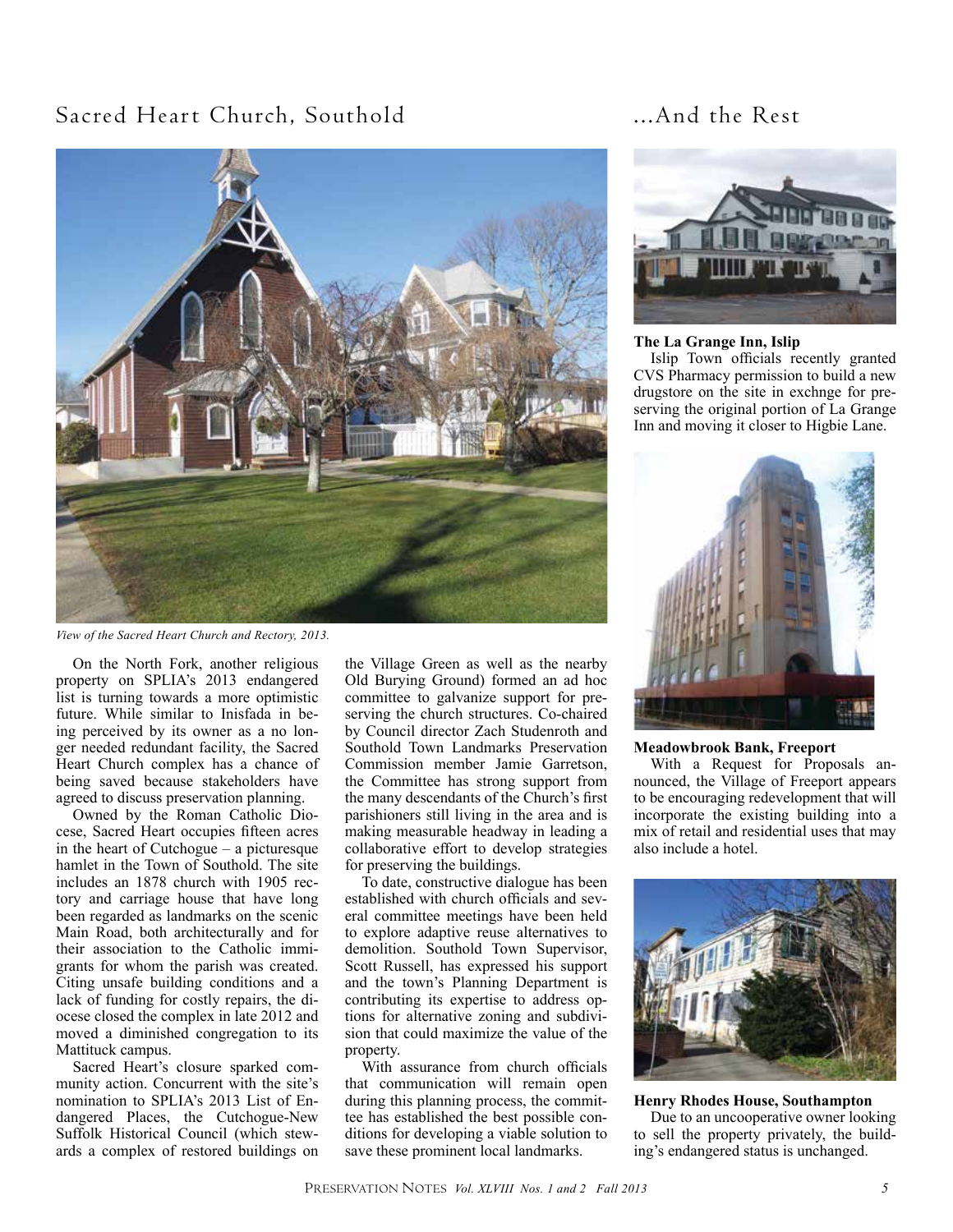### SAGAMORE HILL, OYSTER BAY



*Sagamore Hill under construction, 2013.*

If you've ever visited a historic house museum on a hot summer day, you've experienced it: That nagging curiosity about how people managed to endure the heat with little more than an open window. Outfitting historic houses with modern heating and cooling systems has always been a conundrum, especially if the intention is to maintain an immersive

### Aluminaire House, Sunnyside

The fate of the first all metal pre-fabricated house in the United States – the 1931 Aluminaire House – remains up in the air after plans to make it the focal point of a new housing development in the Sunnyside Historic District in Queens met with strong opposition from residents.

The proposal, heard in October by the New York City Landmarks Preservation Commission, calls for a two-story, eightunit apartment building made of brick and terra cotta to wrap around a freestanding Aluminaire house ancoring the corner of 39th Avenue and 50th Street. The proposal was devised specifically to save the house, but the Commission failed to rule after receiving repeated testimony that the building, variously described as a "spaceship" and "inappropriate," would be out of context in the neighborhood of brick row houses and apartments designed by Clarence Stein/Henry Wright in the 1920s.

In 1987 the Aluminaire House was described as one of the "…pivotal works of modern architecture in America" by Paul Goldberger, then the architecture critic for the New York Times. Originally created for display in the 1931 Architectural and Allied Arts Exhibition in New York, it was designed by architects Albert Frey and A. Lawrence Kocher as a model for affordable manufactured housing made out of aluminum, steel and glass. The house later appeared at the Museum of Modern Art's famous 1932 show "The International Style: Architecture Since 1922" which

and authentic visitor experience.

In December 2011, Sagamore Hill, Theodore Roosevelt's home in Oyster Bay, closed its doors to visitors in order to tackle this issue. Instead of planning to install modern systems into a home built in 1884, the National Park Service approached the building as an artifact, and carefully studied its design to determine how the original light and cooling ventilation shaft (removed in the 1950s) could be restored to adequately serve modern needs.

According to Amy Verone, Chief of Cultural Resources at Sagamore Hill: "I think a lot of times [curators] think of houses as shells and that we can stuff anything inside of them. Instead of asking, 'What do we want?' we started to ask 'What can the house handle?' The house is designed with all of these different ways to bring air in; it's designed to be drafty. So what we decided to do was help it be the best building it could be. And we hope

that will have a positive effect long term."

A result of this approach is that the original ventilation shaft is now a recognized part of Sagamore Hill's collection and its restoration will further enrich the overall experience for the visitor. The visitor experience is something that Verone thinks about a lot: "One of the things that sets Sagamore Hill apart from other historic houses is that 90 – 95% of the furnishings are original to the house. You don't look at empty rooms; you don't look at rooms with a mishmash of furniture. You look at objects as they were in place historically: They are arranged as closely as we can understand it."

Sagamore Hill is expected to re-open in spring 2015 and there are plans to develop tours that include details about the restoration of the ventilation shaft, and why it is important. As Verone notes, "These are questions that come up a lot on tours. People are interested in the details."



*Architect's rendering of the Aluminaire House as the anchor of a new residential housing development in Sunnyside, Queens, 2013. (Courtesy of Campani & Schwarting Architects.)*

was curated by Phillip Johnson. It was then purchased by the architect Wallace K. Harrison to use as a guest house at his Huntington estate.

Harrison's death in 1981 prompted the property's subdivision. By 1987, the Aluminaire House had deteriorated and was threatened with demolition but the owners were persuaded to donate it to the New York Institute of Technology (NYIT) where architecture students reassembled it for study purposes at the Islip campus. Unfortunately, use of the building gradually decreased and all but stopped when the architecture program moved to the Institute's Manhattan and Old Westbury campuses in 2006.

Following increased vandalism, the Aluminaire House was dissembled and put into storage last year, and the architect and NYIT professor Michael Schwarting (who spearheaded NYIT's 1980s rescue of the house) stepped in once again hoping to solve the building's preservation woes. With wife, Frances Campani, who is also his partner in Campani & Schwarting Architects in Port Jefferson, Schwarting created the Aluminaire House Foundation to receive the house as a donation. The team then worked with developer, Harry Otterman (owner of the Sunnyside site), to design the housing project that would both showcase and help finance the reuse of the Aluminaire House as a museum.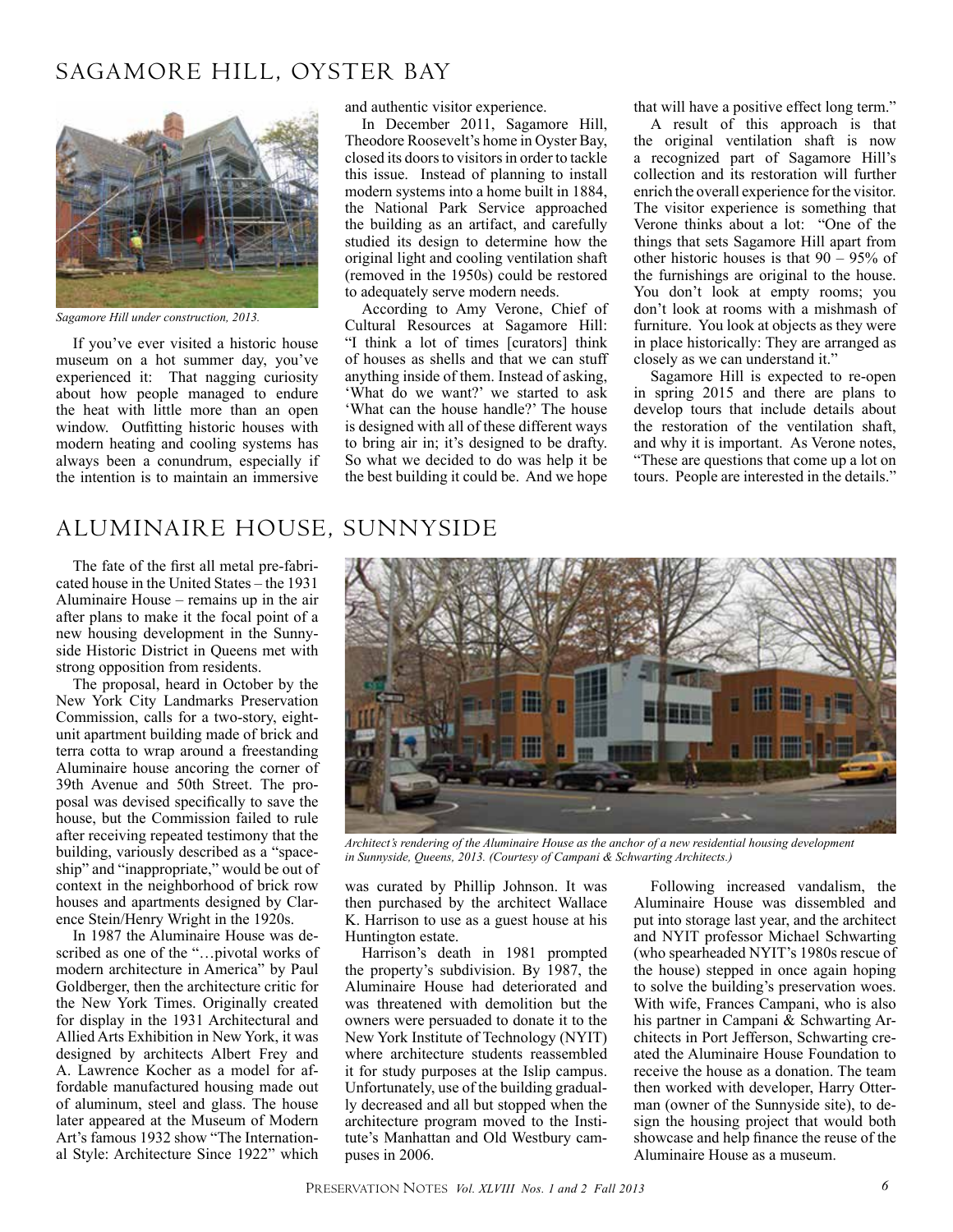### Important Mid-century Modern house for sale

Significant mid-20th century modern buildings with original landscape features rarely come to market as sadly, most of the great ones have been demolished or drastically altered. Sparse examples are in responsible private ownership and a few (like Philip Johnson's Glass House in New Canaan and Mies van der Rohe's Farnsworth house outside Chicago) have been saved and open to the public. In Old Westbury, the A. Conger Goodyear House, designed by Edward Durell Stone in 1939, remains privately owned but can only be sold through a covenant of protection.

Now, for sale on Centre Island (without covenants or landmark protection) is *Holly Pond,* a superb house with guest cottage, pool house and gardens designed by The Architects Collaborative (TAC). With Ben Thompson as lead architect and Shogo Myaida as landscape designer, it was designed in 1952 for Mary Griggs (later Mrs. Jackson Burke) who was a friend of Thompson's from their home city of St. Paul. The project was to design a simple beach house on eight acres of hilly ground at *Applegarth,* a demolished great estate.

Founded in Cambridge, Massachusetts TAC was modeled on the group design process that Walter Gropius (émigré dean at the Harvard Graduate School of Design) pioneered in the 1920s at the Bauhaus School in Germany. Gropius certainly was integrally engaged with the design of *Holly Pond* in 1952-3; furthermore, he insisted, after his first journey to Japan in 1954, that Griggs travel there to tour gardens



*Mary Griggs and Jackson Burke House, 1953-61. (Courtesy of Ezra Stoller, Esto Photographics.)*

with Junzo Yoshimura who designed the Museum of Modern Art's Japanese Exhibition House. Upon returning, Griggs and TAC engaged Shogo Myaida, a founder of the Imperial University landscape studies program in Tokyo and designer of Japan's pavilion garden at the 1939 World's Fair in Flushing Meadows. Griggs found the forgotten Myaida in Albertson, where he had quietly hidden out the war years.

Built in stages from 1953-1961, *Holly Pond* is a typical early TAC house with flat roofs, vertical redwood siding and white brick facades composed asymmetrically as rectangular boxes supported by exterior steel stilts. The front hall is entered from a south facing Japanese courtyard garden that contrasts to the informal north beachside "Bog Garden" contrived as a system of streams and ponds below the hill upon which the house is perched. Large pane windows in most rooms allow for association with semi enclosed courtyards, decks and panoramic vistas.

With few alterations, *Holly Pond* is a rare find and SPLIA hopes it will be sold to a buyer intent upon its preservation. More on the history of this fascinating historic environment and Mary Griggs Burke can be found in Caroline Rob Zaleski's *Long Island Modernism 1930-1980* published by W. W. Norton & Company.

### Saved: Noah Hallock Homestead, Rocky Point

Having successfully purchased the Noah Hallock Homestead, the Rocky Point Historical Society accomplished a principal step in saving the area's oldest remaining building. The house, built circa 1721, was home to Noah Hallock and his wife, Bethia, and it remained in their family for eight generations. Having undergone few alterations, its association to one of the first thirteen families to settle the North Fork was strong. When the property went up for sale in the fall of 2012, the Society knew fast action was critical to preserving the historic homestead.

The first step was to contact the owner to make a case for the site's importance and to ask for some time to raise funds for the purchase. The owner agreed and even reduced the asking price from \$282,000 to \$200,000. A no-interest mortgage loan was secured from a generous benefactor, and the down payment was produced by donations from various supporters and a



*The main facade of Noah Hallock Homestead, 2012. (Courtesy of Rocky Point Historical Society.)*

\$5000 grant from Suffolk County through Legislator Sarah Anker. In-kind donations also helped: Legal counsel was provided pro-bono and a real estate commission was reduced by 25%.

By March 2013, the Society was in contract and by June, the homestead was a locally designated landmark in the Town of Brookhaven and had been nominated for listing on the National Register of Historic Places. Preliminary repairs began in the summer, and plans to convert the building into a museum with an education center and offices are currently under way. For many years, the Society had been collecting Hallock family artifacts (some of which originated from the house) and its recent purchase provides an optimal condition for display and interpretation.

The cooperative spirit that helped realize the purchase of the Hallock Homestead continues to characterize the Rocky Point Historical Society's approach to an ambitious preservation project. Donated time and expertise continue to augment financial contributions and a real sense of ownership is emerging in the community. Such spirit is invaluable to the project because it makes the homestead more than just another old building. It makes it a meaningful place and a source of collective pride. It is grassroots preservation at its best.